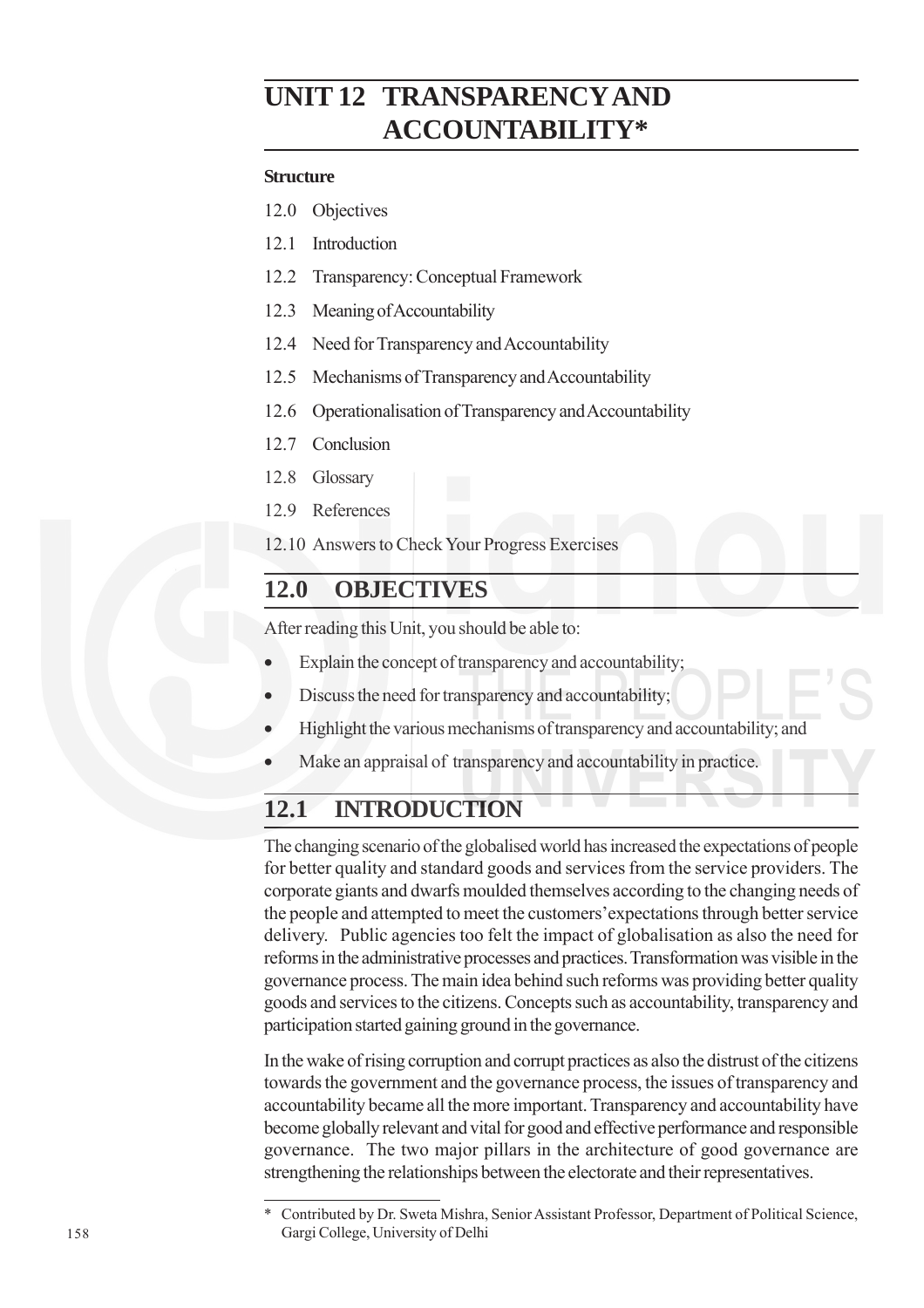In this Unit we shall explain the concepts of transparency and accountability, examine the need, and its mechanisms.

# **12.2 TRANSPARENCY: CONCEPTUAL FRAMEWORK**

Transparency has become one of the key concepts of contemporary times.It refers to openness in government policies and decisions. It means that the decisions taken and their enforcement are done in a manner that follows rules and regulations. It implies that the information is freely available and directly accessible to those who will be affected by such decisions and their enforcement.

Transparency International defines transparency as a principle that allows those affected by administrative decisions, business transactions or charitable work to know not only the basic facts and figures but also the mechanisms and processes (Rai, 2011). It is based on the premise of the free flow of information and its accessibility and availability to those who are affected by the decisions, which are taken in the process of governance. The information provided has to be understandable and of relevance to the concerned.

It refers to a situation in which the business and activities of the government are done in an open manner without any secrecy so that people can trust that their elected representatives are fair and honest. It means that all the government actions should be scrupulous enough to bear public scrutiny. It also means that enough information is provided and that it is in an easily communicable form and medium. A vigilant citizenry is vital for the functioning of democracy. It facilitates accountable administration, prevents arbitrariness in administration and makes it responsive to citizens.

In political and administrative sense, it corresponds to openness in governance about all the decisions and actions. It includes freedom of information as a civil right, open meetings, financial disclosure, budgetary review and audit and so on.

# **12.3 MEANING OF ACCOUNTABILITY**

Accountability is the key component of good governance. It is the obligation of an individual or organisation to account for its activities, accept responsibility for them and to disclose the results in a transparent manner. It is explaining and justifying what has been done, what is being done currently and what is being planned. It is about giving information on the available resources and regular evaluation to determine if the goals are being met. It is the process of carrying out the representatives' assigned mandate, and the willingness to face the consequences of their official actions, which would be published through the acts of periodic reporting (Vijaylakshmi, 2006). In simple terms, accountability is answerability for one's actions or behaviour. In the concept of governance, it is the mechanism or methodology through which a public agency or public official fulfils assigned duties and obligations.

Accountability is also defined as answerability for performance or the obligation to report to others. It is a process of being called to account to some authority for one's actions, or of giving an account (Mulgan, 2000). It means to explain, justifyand answer questions about how resources have been used and to what extent. It is a form of introspection by institutions to examine their operations and at the same time have a critical review from outside.

Accountability can be described as a force on external behaviour to ensure that there is firm compliance with specific policies and directives. It can be seen as a constraint on

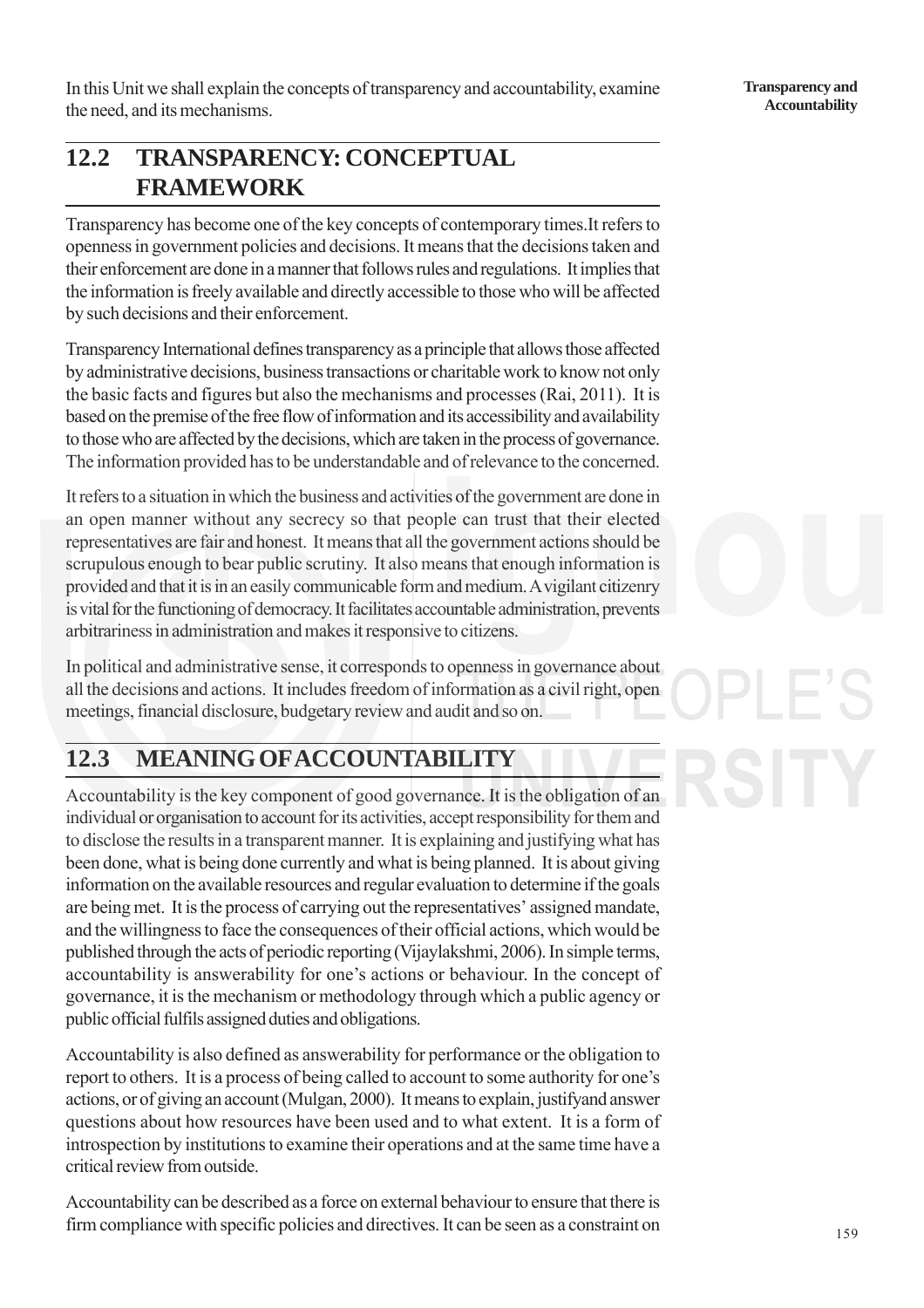arbitrary use of powers. It is a mechanism of making governance effective through bettering or improving service delivery and governmental answerability.

Accountability, thus, entails an element of control by bringing within its ambit not only bureaucracy, but legislature, executive and judiciary as well. It has to ensure answerability as well as proper enforcement for violating certain laid down norms. It involves making politicians, administrators, governmental, non-governmental and private sector organisations, accountable for their activities. It is a necessity for ensuring public officials' answerability to citizens through political executives.

In general, accountability is ensured through adherence to organisational rules and regulations, complying with laws, following professional code of conduct and being responsive to all key stakeholders. In the present globalisation scenario there are several stakeholders including market, civil society, citizens, media and involvement of all in the governance process makes accountability complex.

## **12.4 NEED FOR TRANSPARENCY AND ACCOUNTABILITY**

In a democracy, people elect their representatives and give them the power to rule and govern on their behalf. In return they expect that the elected representatives will make policies and programmes for the benefit of the people. In other words, it becomes the duty of the government to work in the interest of the citizens, ultimately leading to their welfare. In delivering goods and services and performing welfare role, the government spends a huge amount of money a major chunk of which comes from tax payers.In such a scenario, the government becomes answerable to the public and it has to give an account of money spent, whether the development goals have been realised, and the benefits are reaching the masses, whether the various policies and programmes of the government are leading to welfarism and the government funds are handled in accordance with rules and regulations. The citizens have a right to know all these and thus they need to be informed about the decisions and actions of the government. Keeping all this in view, it becomes important that the government functions in a transparent manner and is made accountable for its decisions and actions.

Transparency and accountability in governance is required because of the following reasons:

- **Expansion of government's role and activities:** In India, the main aim of the State after independence was to bring about socio-economic change and speedy development. The collapse of colonialism opened an entirely new area of administration and governance which focused on developmental goals and poverty eradication. The new policies included the areas of human concern such as development of women, children and physically challenged, marginalised sections and so on. All this led to expansion of government departments with overlapping boundaries for work. In such a scenario, the need for accountability and transparency was felt so that one could keep a check on the functioning of various departments.
- **The concept of delegated legislation** : As the States' functions and areas of operation expanded, we saw a simultaneous increase in delegated legislation. The legislature delegated its power of legislation to executive. As a result, the permanent executive became both the formulator and implementer of laws. This led to increase in the powers of the executive. Thus, to keep a check on the powers and functions of the executive, accountability and transparency became necessary.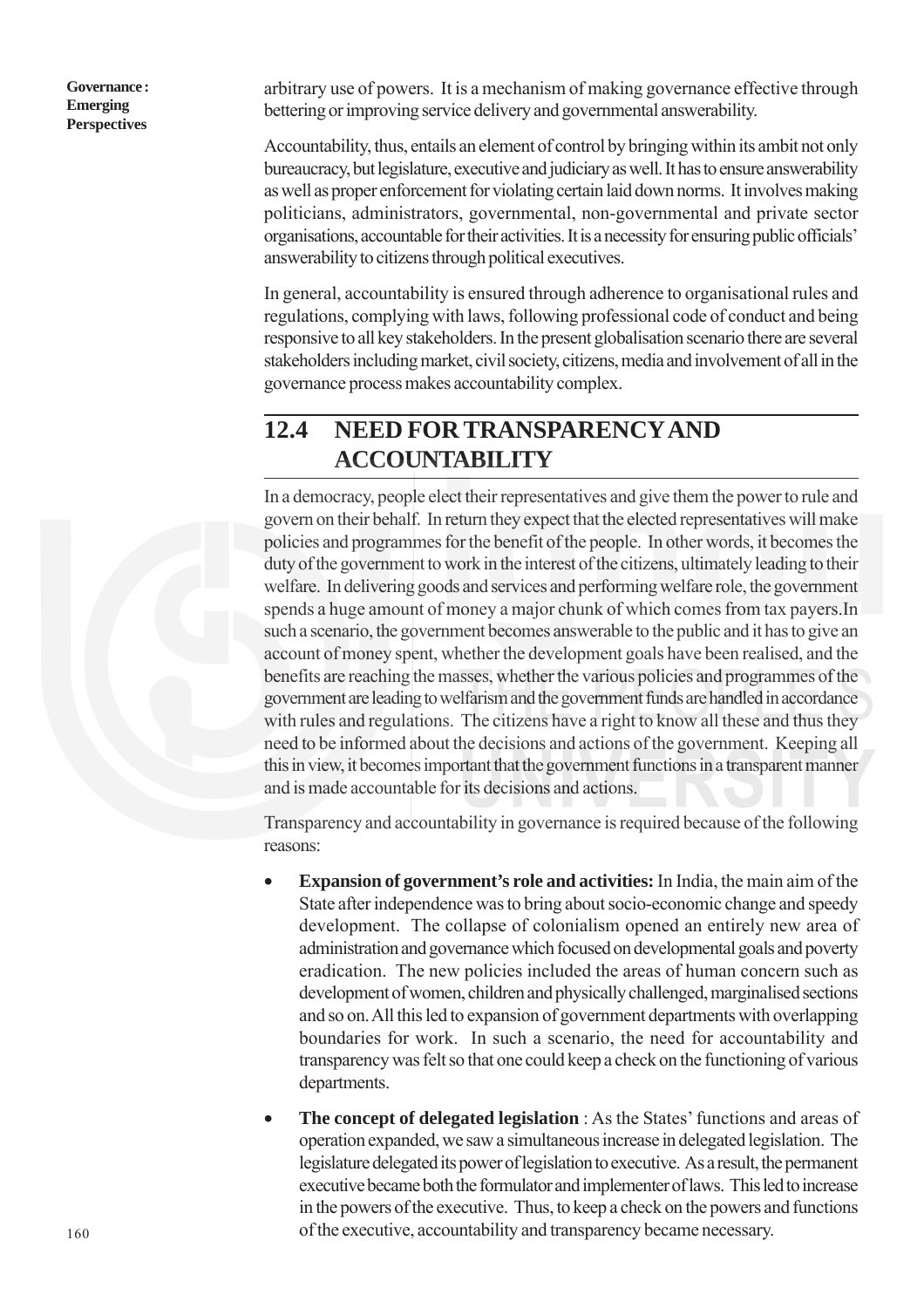- **Politics-bureaucracy nexus** : In a democratic country like India which is committed to welfarism, we see a close collaboration and cooperation between the politicians and the bureaucrats. This sometimes forces the bureaucracy to get committed to the government. The bureaucrats instead of being committed to the policies get committed to ruling party's agenda. In such a situation, the bureaucracy becomes highly politicised and neutrality takes a back seat. This calls for suitable checks.
- **Check corruption and corrupt practices** : There has always been a fear that the system may become corrupt, due to absolute power. This was very true for India as it was on the path of speedy socio-economic development and in order to achieve this goal, the government and administration were vested with vast powers. There are many instances of government indulging in corrupt practices, be it misuse of governmental machinery during elections, favouring their near and dear ones in appointments and promotions, disregarding constitutional norms, rules and procedures to serve their own interests, political patronage and so on.While A.D. Gorwala Report exposed this aspect as early as 1950s, in current times we come across several such instances. The quantum of black money, politics of opportunism, various scams and scandals are a proof that we need a mechanism to check corrupt practices.
- **Apathetic nature of the citizens** : In a democracy, people's participation should not only be limited to electing their representatives. They need to play a larger role. But in a country plagued with so many social evils, illiteracy, poverty, unemployment, people are not active participants. As a result, the benefits and fruits of development do not reach the needy.

The citizens for long have been treated as vote-bank. The politicians used them for their own political motives. Huge amounts of money were spent on development programmes and projects, but the real development was nowhere to be seen. Had the citizens been aware and been active participants, they would have always questioned the misuse of money and power. In such a scenario, it becomes all the more important to make the system transparent and accountable.

The above points make it clear that there was an urgent need for accountability and transparency in the system. It was necessary to check that laws work as they are prescribed and that too without any delay and wastage; that politicians and administrators exercise lawful and sensible administrative discretion; they recommend new policies and propose changes in existing policies; and enhance citizens' confidence in the administrative institutions of government (Bhattacharya, 2001). Apart from this, it is required for controlling abuse of bureaucratic power and discretion to ensure that policy enforcement is as per standards and quality, and that it could facilitate continuous improvement in governance (*Ibid.*).

#### **Check Your Progress 1**

**Note:** i) Use the space given below for your answers.

- ii) Check your answers with those given at the end of the Unit.
- 1) Explain the concepts of transparency and accountability.

..................................................................................................................... .....................................................................................................................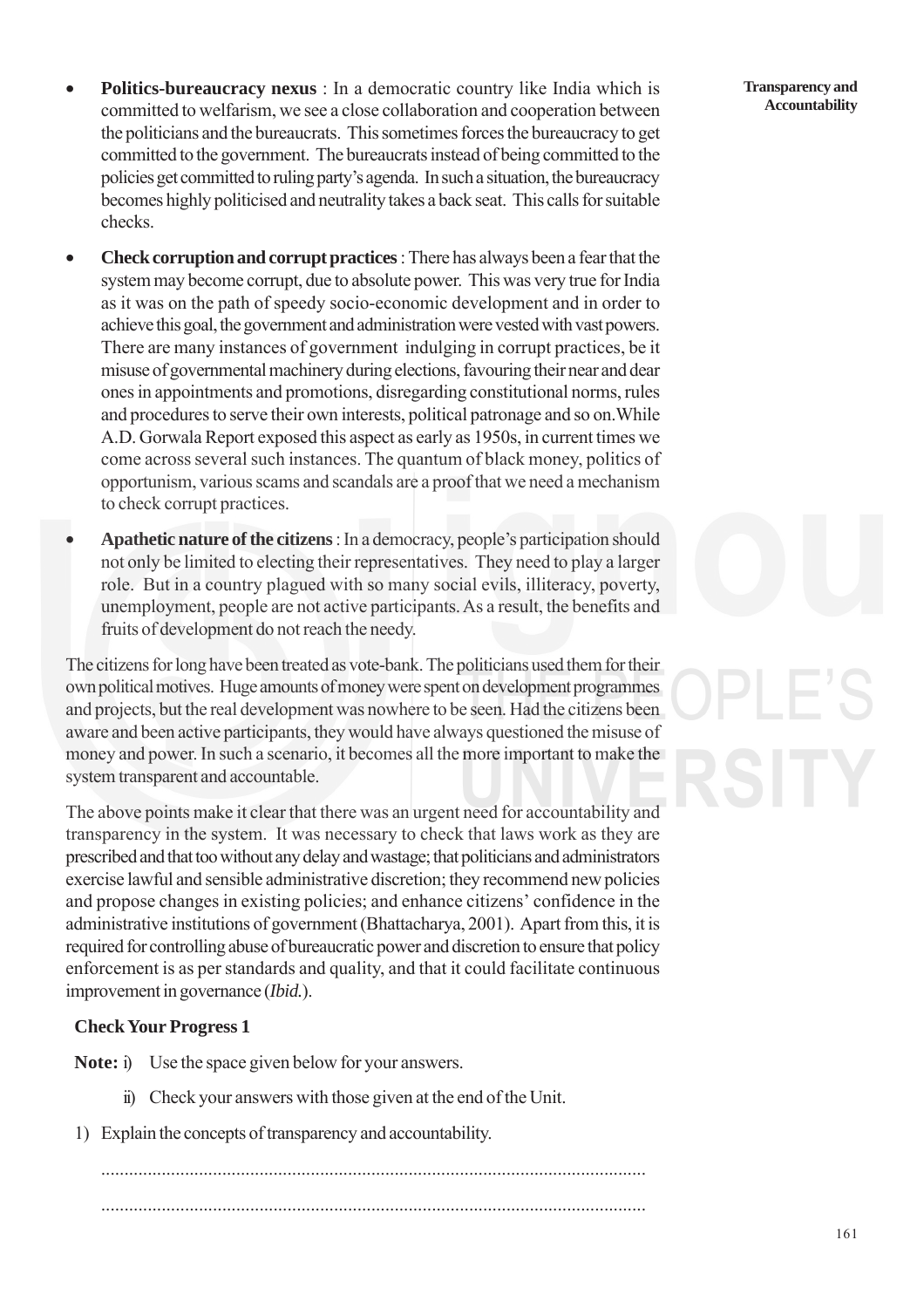..................................................................................................................... .....................................................................................................................

.....................................................................................................................

- 2) Give reasons that necessitate transparency and accountability.
	- ..................................................................................................................... ..................................................................................................................... ..................................................................................................................... .....................................................................................................................

# **12.5 MECHANISMS OF TRANSPARENCY AND ACCOUNTABILITY**

In view of the gaps mentioned above, the demand for answerability, responsiveness and transparency gathered momentum in democracy across the world and India was no exception to this. As a result, a number of mechanisms have been initiated towards this in India from time to time.

Accountability calls for:

- Making laws work with minimum waste and delay
- Exercising appropriate administrative discretion
- Recommending new polices and proposing changes in existing policies and programmes
- Enhancing the confidence of citizens and government
- Access to information and freedom of expression
- Responsiveness of public agencies to the citizens' needs

There are various mechanisms of ensuring accountability and transparency. These encompass parliamentary control over expenditure through questions, cut motions in parliament, parliamentary committees, auditing, public interestlitigation, judicial decisions and so on.

We shall discuss some of them now:

#### **Central Vigilance Commission**

The Central Vigilance Commission, set up in 1964, as a follow-up of the recommendations of the Santhanam Committee, by the executive resolution of the Government of India, is an institution which makes the public officials and administration accountable for their acts. It is a non-statutory body which falls within the jurisdiction of the Ministry of Personnel. It is conceived as the apex vigilance institution which is free from any executive authority, monitoring all vigilance activities. The jurisdiction of the Commission covers all employees in public undertakings, corporate bodies and other institutions working under the central government, the Delhi Metropolitan Council and the New Delhi Municipal Committees.

Over the years, there has emerged a web of vigilance agencies in the country. These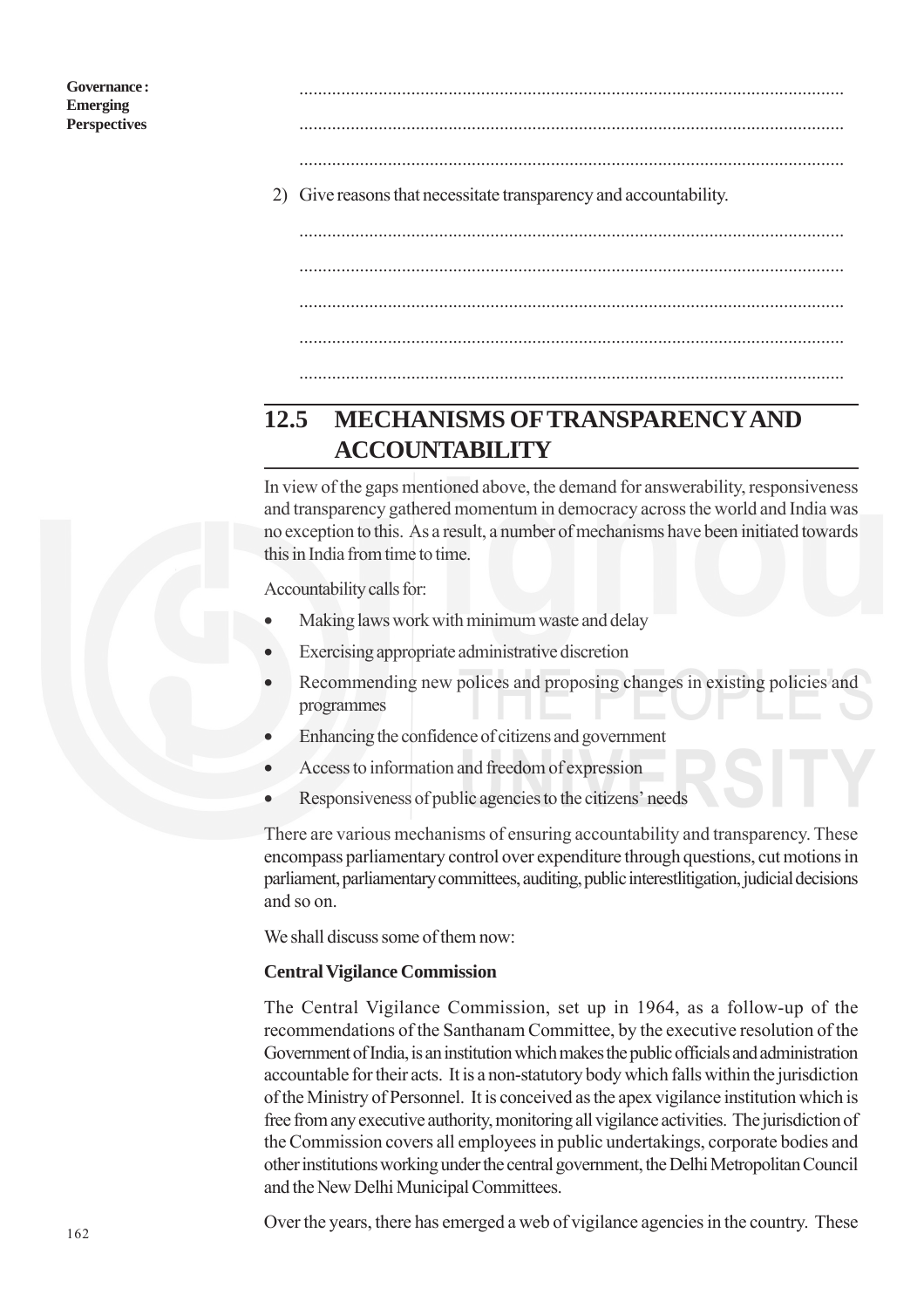agencies are responsible for ensuring accountability of public servants through the vigilance mechanism. It is a body for reviewing and keeping vigilance over all organisations but it does not take any action against them.The advisory role of the commission extends to all matters of vigilance administration referred to it by the departments/organisations of the government.

## **Comptroller and Auditor General**

The Comptroller and Auditor General (CAG), a Constitutional authority, is another accountability mechanism in India. It is the guardian of the public purse and it is the duty of CAG to see that only authorised expenditure in made out of the Consolidated Fund of India. The office of CAG carries out its duties in an autonomous manner and is independent of any kind of executive control. The CAG presents its report to the Parliament through the Public Accounts Committee. It ensures that the money shown in accounts is utilised for the prescribed purpose and the expenditure conforms to the authority which governs it. Some of the major scams in India such as Bofors,2G-3Gspectrum, Coalgate and Commonwealth Games, have been exposed by the CAG.

## **Lokpal and Lokayukta**

The first Administrative Reforms Commission (ARC), constituted in 1966, gave priority to the problem of redressal of citizens' grievances and recommended the creation of Ombudsman type institution in order to remove the sense of injustice from the minds of adversely affected citizens and also to instil public confidence in the efficiency of the administrative machinery (Jain,1996).The ARC recommended the establishment of two special authorities designated as Lokpal and Lokayukta to deal with the complaints against administrative acts of Ministers and Secretaries at the central and state levels respectively.

The Lokpal and the Lokayuktas were to be independent of the executive as well as the legislature and the judiciary. The investigations and proceedings were to be conducted in private and were to be informal in character. Their appointment, as far as possible, was to be non-political. Their proceedings were not to be subject to judicial interference. The recommendations of the ARC were accepted by the Government of India, and accordingly in May, 1968 a Bill named *Lokpal and Lokayukta Bill*, 1968 was introduced in the LokSabha and was passed by it on August 20, 1968 and was then sent to the RajyaSabha for consideration. However, the bill could not be passed as the LokSabha was dissolved in December 1970.

The Bill was once again introduced in the LokSabha in 1971, but could not be passed. Since then several attempts were made to establish these institutions. However, the Bill was finally passed as a result of civil society movement led by Anna Hazare. The Lokpal and Lokayukta Act came into force from 16 January 2014.

In the meanwhile, some of the states initiated the Lokayukta Bill. Odisha has been the first state to pass the Lokayukta Act and create the institution of Lokayukta in 1970, followed by Maharashtra in 1972, Rajasthan in 1973, Bihar in 1974, UP in 1975, Karnataka in 1979, Madhya Pradesh in 1981, Andhra Pradesh in 1983, Gujarat in 1986, Punjab in 1995, and so on. The Lokayuktas have the power to start investigations at their own initiative and can call for relevant files or documents, from the state government, if necessary for their investigation.

### **Citizen's Charter**

Citizen's Charter is a non-agency devise for people's participation. It is a document representing an effort to focus on the commitment of the public organisations towards

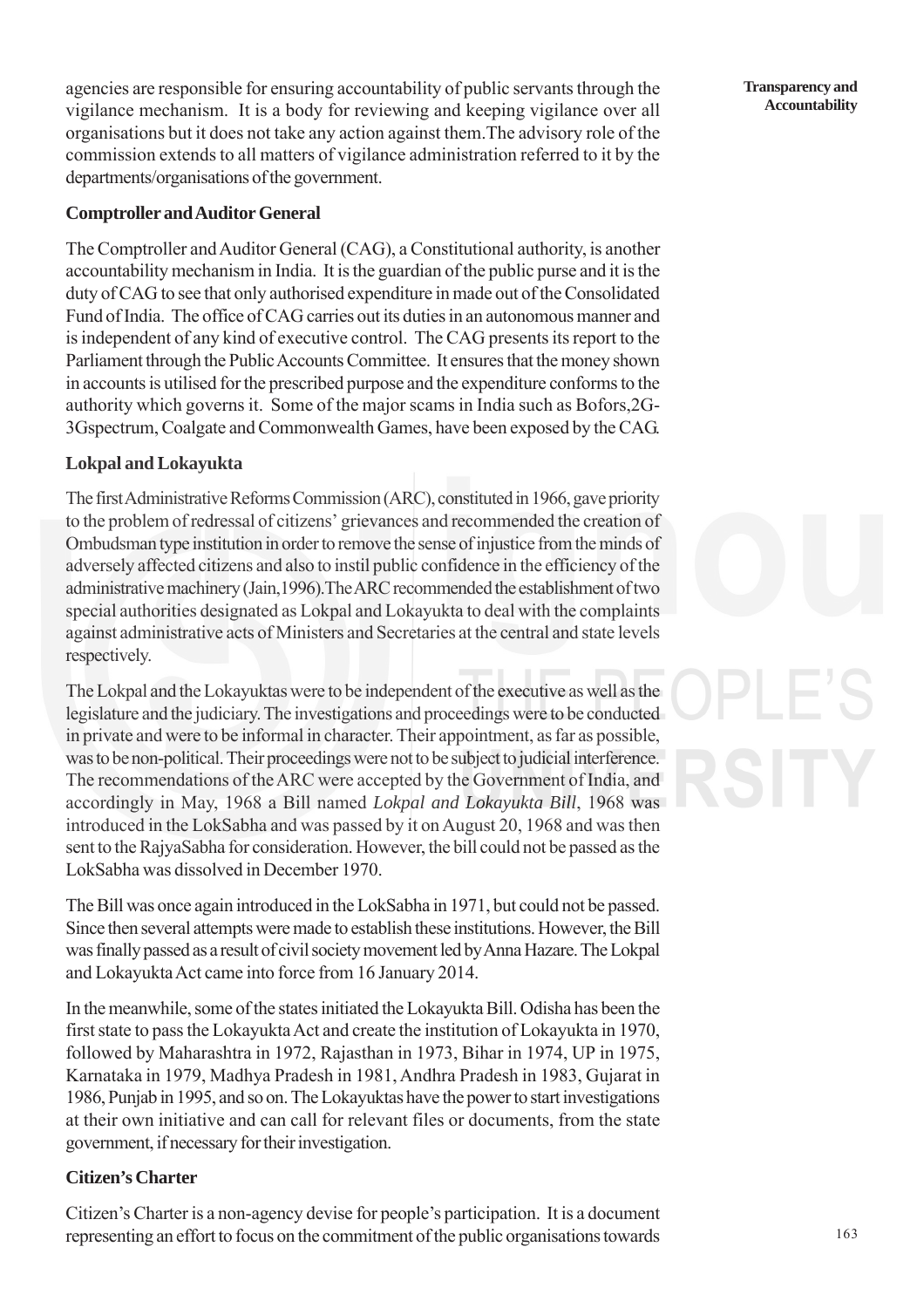its clients/citizens. It is a manifestation of public organisations' desire to provide quality services to its clients. The idea behind the charter is tapping citizen's responses to the actual working of government organisations and to build efficiency and effectiveness of public services.

The concept was first initiated in Great Britain when a white paper was issued in the form of Citizen's Charter in 1991. This was followed by other countries like Australia, Canada, Malaysia, India, etc., for providing better services to citizens.

It is a concept based on government-citizen relationship. It views public services through the eyes of those who use them i.e., the citizens. Although citizen's charter is not enforceable by the citizens, it provides a tool for improving the public delivery system based on certain standards, quality and time frame. It gives more power to the citizens and also more freedom to choose.

#### The **key elements of citizen's charter** are:

- **Standards** setting, monitoring and publication of standards of service that the user can expect. This enables citizens to understand what they can expect from the organisation and approach accordingly.
- **Information and openness**  full and accurate information should be readily available in a simple language. This would include those who are involved in the service delivery. The availability of timely and appropriate information to the citizens adds to their satisfaction and enhances the prestige of civil service in their eyes. Charters should also provide the details pertaining to official hierarchy, where citizens can get information and in case of non-availability of the concerned officer, an alternative should be provided in the charter.
- **Choice and consultation** public sector should provide choice wherever available, in consultation with those for whom the services are being made available. It should enable citizens in giving feedback to public offices, on the basis of which they can improve their delivery system further.
- **Courtesy and helpfulness**  it should ensure that citizens receive courteous response from public officials when they come to public offices. The public offices should treat all citizens with equanimity so that no citizen feels discriminated at the hands of the public personnel.
- **Putting things right** the charter has to ensure that the services are provided within the norms. If something goes wrong either in the quality or standard of services, immediate apologies should be offered to citizens and at the same time, citizens should be offered alternative solutions. The redressal system should be quick enough to cater to citizens' complaints.
- **Value for money**  it is about efficient and effective delivery with minimum utilisation of resources.

Thus we see that the components of the citizen's charter are a reiteration of the norms which are integral to the foundation of accountability of public administration. There is no doubt that the citizen's charter strategy, if formulated and implemented in an objective, conscious and committed manner to give the citizens their due, can lead us towards good governance (Jain, 2002). Citizen's charters are a good example of the changing the attitude of government towards citizens.

#### **Social Audit**

Social audit is an innovative mechanism for ensuring transparency and accountability. It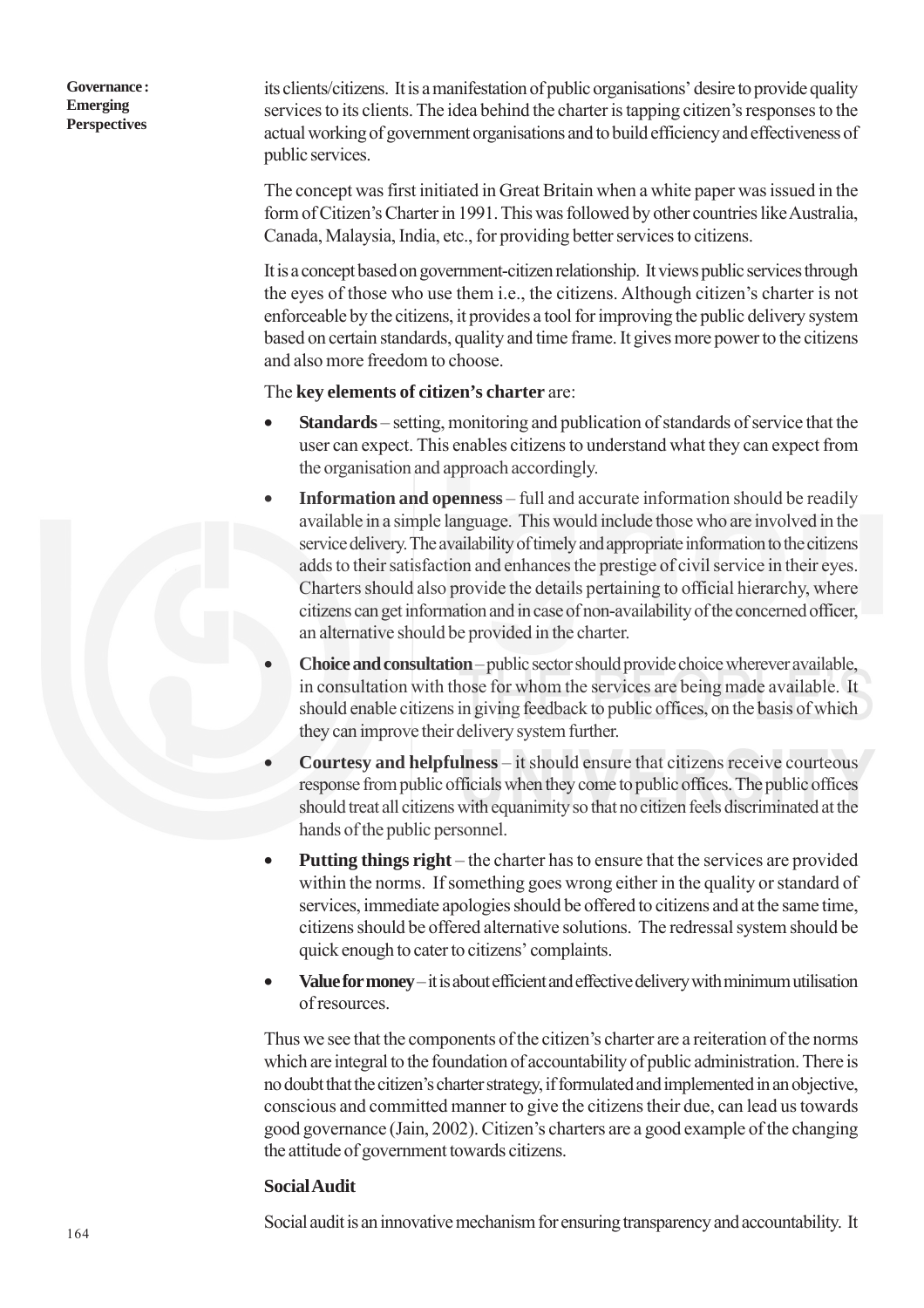came into prominence in the wake of 73rd Constitutional Amendment Act, which gave Constitutional status to Panchayati Raj Institutions. It scrutinises the efficacy of any public utility within a social relevance framework. It is an effort undertaken to ensure that the work done by the government is actually benefitting the citizens. It is a process that enables an organisation to assess and demonstrate the social, economic and environmental benefits of its programmes and their impact on various stakeholders including the public. It assesses whether the expenditure has made any difference to the well-being of the community and whether it has led to development and welfarism. Social audit evaluates the performance of the organisation on the basis of its core community values and how far it has impacted the different social groups prevailing in the society.

Social audit is a very effective tool for strengthening grassroots democracy. It provides an opportunity to the citizens to scrutinise the development initiatives which ultimately benefit the citizens. It is a continuous process which ensures that all the decisions and their rationale are made public as soon as they are made. It has to be integrated into public service delivery.

#### **Right to Information**

Right to information has emerged as a prominent concern in the field of governance and is regarded as one of the most important social innovations of this century in the field of accountability and transparency. It continues to be advocated as a pertinent component of policy packages to *improve* governance in developing countries. In fact, it has become an important instrument through which openness, transparency and accountability can be brought about in the governance process and citizens' grievances redressed. It also strengthens the foundations of grass roots democracy through people's participation in local governance and development activities. In other words, Right to Information is a basic necessity of good governance.

Right to information has been derived from the Universal Declaration of Human Rights (UDHR) 1948. According to Article 19 of UDHR, "everyone has the right to freedom of opinion and expression without any interference and to seek information, receive and impart ideas through any media regardless of frontiers". It is a fundamental human right and the touchstone for all freedoms to which UN is consecrated (UNGeneral Assembly Resolution, 1946).Sweden was the first country to provide this freedom to its citizen's way back in 1766. This freedom was part of the Freedom of the Press Act. It was incorporated as a reaction towards excessive administrative secrecy as also press censorship. It was followed by Finland in 1951, Denmark and Norway in 1970, United States of America in 1966. Britain had the Official Secrets Act, which was put aside when the Freedom of Information Act was enacted there in 2000 and amended in 2005.

In India, the Right to Freedom of Information is not explicitly provided for in the Indian Constitution. However, Article 19(1)(a) of the Constitution, which confers the Right to Freedom of Speech and Expression, includes the Right to Information when read with Article 19 of United Declaration on Human Right (UDHR). Even the Supreme Court of India interprets this Right as part of Article 19(1)(a). The Supreme Court way back in 1975, expressed this proposition in a landmark judgement in the state of UP vs. Raj Narain Case (Chadah, 2006).

Since this judgement, the Supreme Court has time and again talked about giving right to freedom of information to the citizens. Apart from this, there has been political commitment too with regard to the citizens' Right to Information. In 1977, the Janata

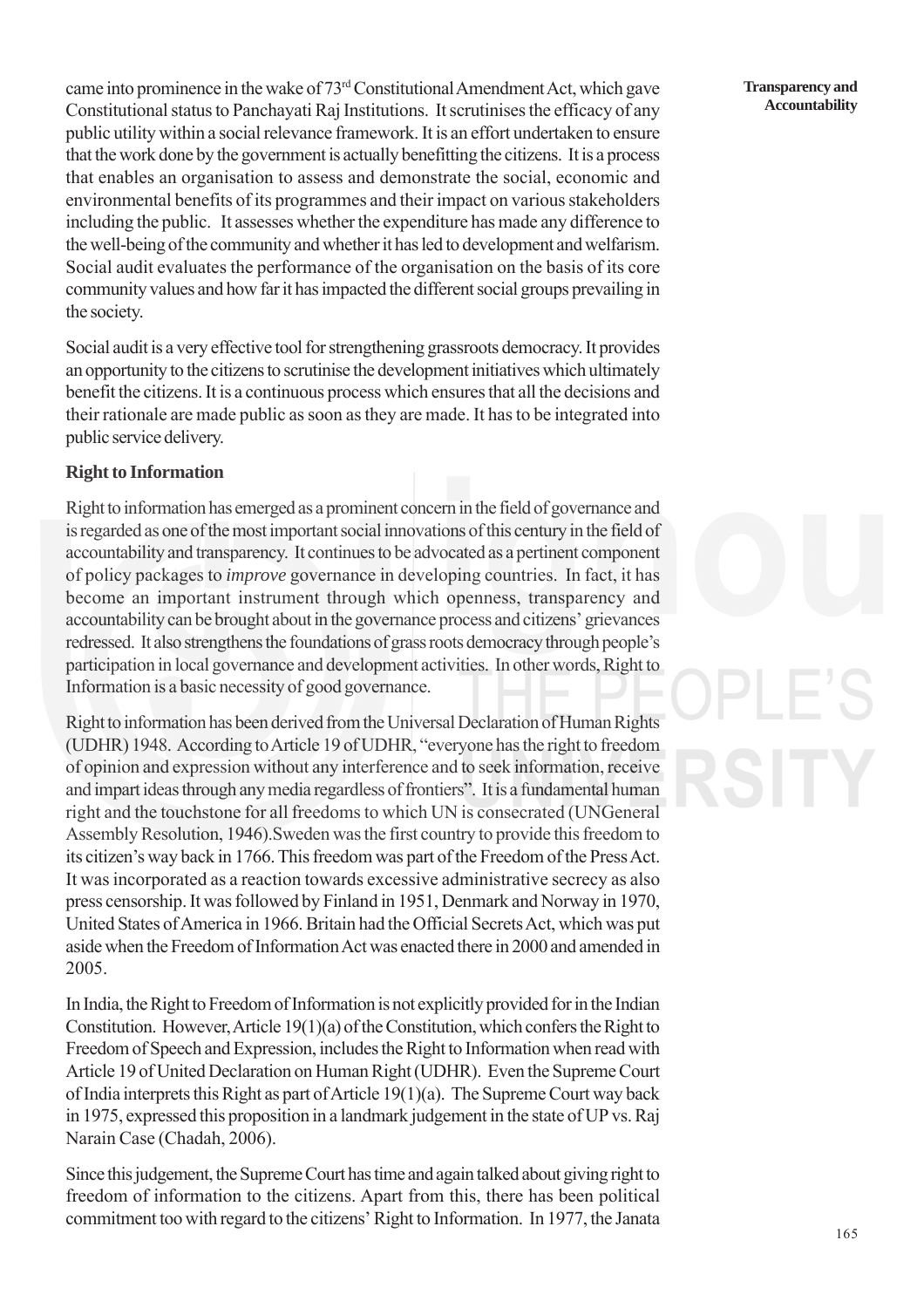Party promised an open government and declared that it would not misuse the intelligence services and governmental authority for 'personal and partisan ends' (Guha Roy,2003). The second attempt in this direction was made in 1989. The Government was not ready to disclose information relating to Bofors and other deals (Guha Roy,1990) The National Front in its Election Manifesto talked about its commitment to 'open government and declared in very clear terms that it would guarantee the citizen's Right to Information through Constitutional provisions.Gradually the demand for Right to Information got intensified and took the shape of mass movement initiated by Aruna Roy in Rajasthan. A people's organisation called Mazdoor Kisan Shakti Sangathan through series of public hearings made the government respond to the demands of information and accountability. It gave an opportunity to the people to demand information on expenditure on developmental activities ensuring accountability and redressal of grievances. Subsequently, the National Democratic Alliance (NDA) government introduced the Freedom of Information (FOI) Bill, 2000 in the Parliament which was finally passed in 2002 and was enacted in 2005.

Right to Information opens up government's records to public scrutiny, thereby arming citizens with a vital tool to inform them about what the government does and how effectively; thereby making the government more accountable. Transparency in government organisations makes them function more objectively thereby enhancing predictability. Information about functioning of government also enables citizens to participate effectively in the governance process. In a fundamental sense, Right to Information is a basic necessity of good governance (*Government of India, 2006*).

One of the key provisions of RTI is self-disclosure of information in public domain. According to this where adequate information is available, citizens can demand services and claim rights due to them from appropriate authorities and officials.

In a system seething with corruption and becoming increasingly insensitive to the problems of the disadvantaged citizenry, RTI has shown promise of empowering citizens to ensure accountability and act as an enforcer of good governance (*Gandhi, 2009*). The RTI Act is a torch-bearer that can lead to more open, accountable, responsive and people-friendly governance.

Ensuring transparency and accountability requires electoral reforms, improving the efficacy of institutions including police and judiciary.

# **12.6 OPERATONALISATION OF TRANSPARENCY AND ACCOUNTABILITY**

The discussion on the various mechanisms with regard to transparency and accountability in the preceding sections makes clear that no doubt there have been various initiatives from time to time in this direction. But what is important is their operationalisation. We need to know whether the initiatives taken are really beneficial in ensuring accountability and transparency in the system and governance process. Citizens have become an essential component in enforcing accountability. Along with this, a transparent system that allows for answerability to public conduct becomes a necessity.

When we refer to the operationalisation of the transparency and accountability mechanisms, we see that Right to Information (RTI) is a very potent weapon and its positive role has been witnessed especially at the grassroots levels in the Mahatma Gandhi National Rural Employment Guarantee Act (MGNREGA).The MGNREGA guidelines stipulate that all information be displayed to the public through display boards and paintings on the walls of the panchayat offices. Apart from this, there is also a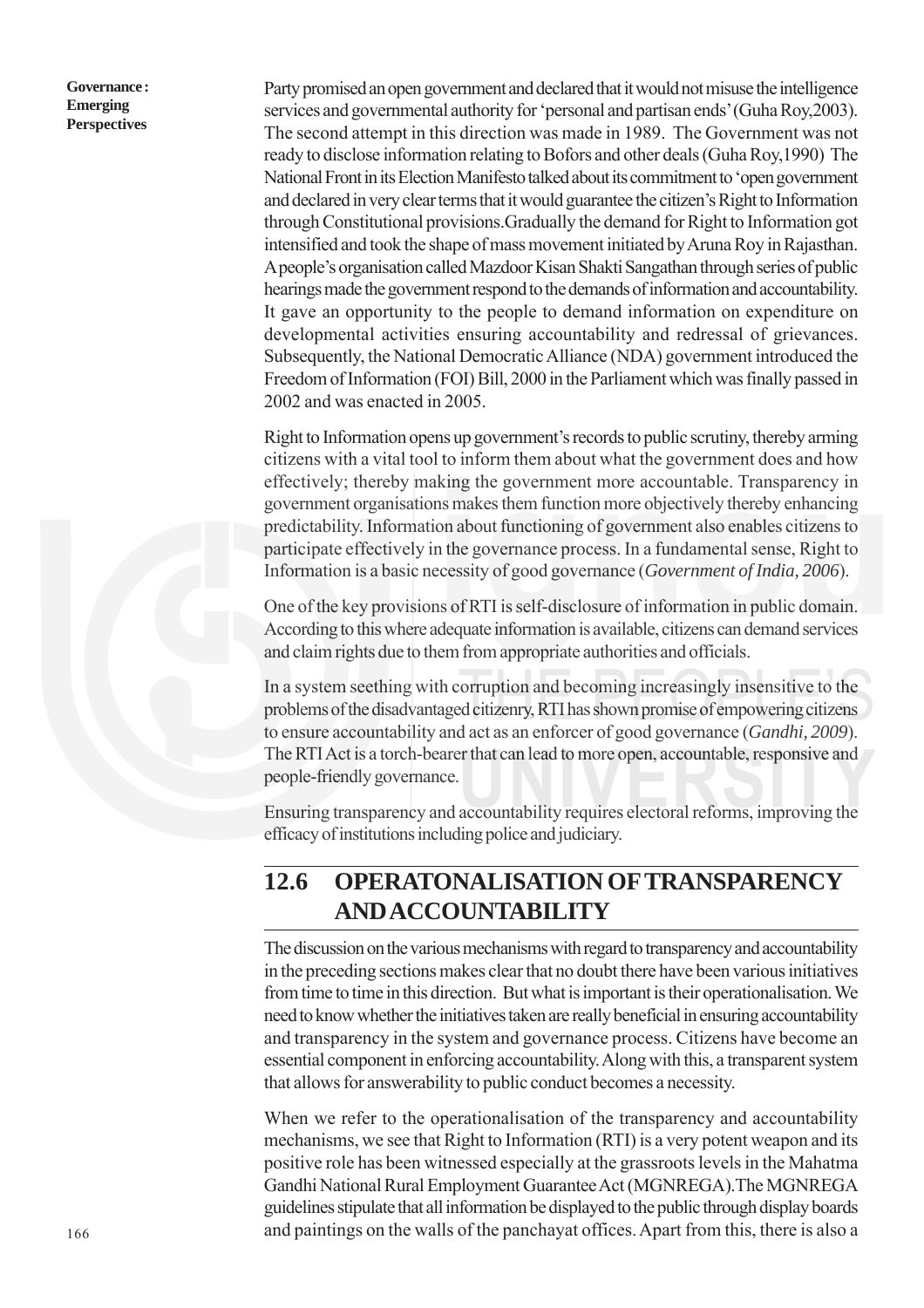provision that all the MGNREGA accounts and their summaries at the gram panchayat level should be made publicly available for scrutiny (Aiyar and Samji, 2012).

RTI at the grassroots level is being implemented through social audits of MGNREGA.It has been successfully implemented, in some states, with the unique partnerships between governments and civil society organisations (CSOs). Andhra Pradesh in 2006, embarked on a process to institutionalise social audits for all MGNREGA programmes in the state. The government collaborated with CSOs and built up a 35-member team which could facilitate and manage the audit process. During the audit, details of government expenditure on MGNREGA are verified, assets developed are assessed and information on it is shared with village communities. The audit ends with a public meeting, where the findings of audit are shared in the presence of local government officials and politicians (*ibid.*).

The government - civil society partnership is also visible in Rajasthan. In November 2007, the Rajasthan government collaborated with the *Soochna Evam Rojgar Adhikar Abhiyaan*, to develop a decentralised worksite management system. The purpose of this *Abhiyaan* has been to create a pool of trained worksite managers that take daily measurements of worksites and determine daily output. The key emphasis is on transparency *(ibid.).*

In Delhi, a voluntary organisation called *Parivartan*, has been quite successful in facilitating the use Right to Information in addressing their grievances, getting the pending works done by the government departments and also inspecting the government works. It is helping the poor people in getting ration cards or receiving their ration quota on Antyodaya card under the public distribution system by exercising the RTI (Guha Roy, 2006).

There are some glaring examples when the Lokayukta has come forward and tried to weed out corruption prevailing in the various state institutions. In 2010 in Karnataka, major irregularities in mines in Bellary, including those owned by Obulapuram Mining Company and by the prominent politicians, who were then ministers in the Government of Karnataka had been exposed by Lokayukta. The Lokayukta's Report uncovered major violations and systemic corruption in iron-ore mining in Bellary. It recommended banning all exports of iron ore and limiting iron ore production for captive production of iron and steel. Lokayuktas if given a free hand, can definitely function towards building a transparent and accountable system.

The emergence and use of e-governance or digital governance, in the governance process has further ensured transparency and accountability. The main idea behind e-governance is to bring government services to the beneficiaries in a transparent, speedy, easy and efficient way. The ICT-based governance opened new economic opportunities, brought transparency in public-private transactions, insights into outsourcing processes and accountable administration. It introduced a minimum guarantee against arbitrary exchanges and government procurements and some form of standardisation of procedures (Nath, 2016).

The state level e-governance projects such as Akshaya in Kerala, Gyandoot in Madhya Pradesh, Digital Saksharta Abhiyan in Haryana, SWAGAT in Gujarat, APSWAN and TWINS in Andhra Pradesh, Bhoomi in Karnataka, E-mitra in Rajasthan, Lokvani Project in Uttar Pradesh etc., are a proof that ICT is extensively being used in the various government departments for enhancing efficiency, transparency, accountability and providing better services to the people. The application of electronic means in the interaction between government and citizens (G2C) and government and business (G2B) as well as in internal government operations (G2G) has simplified and improved

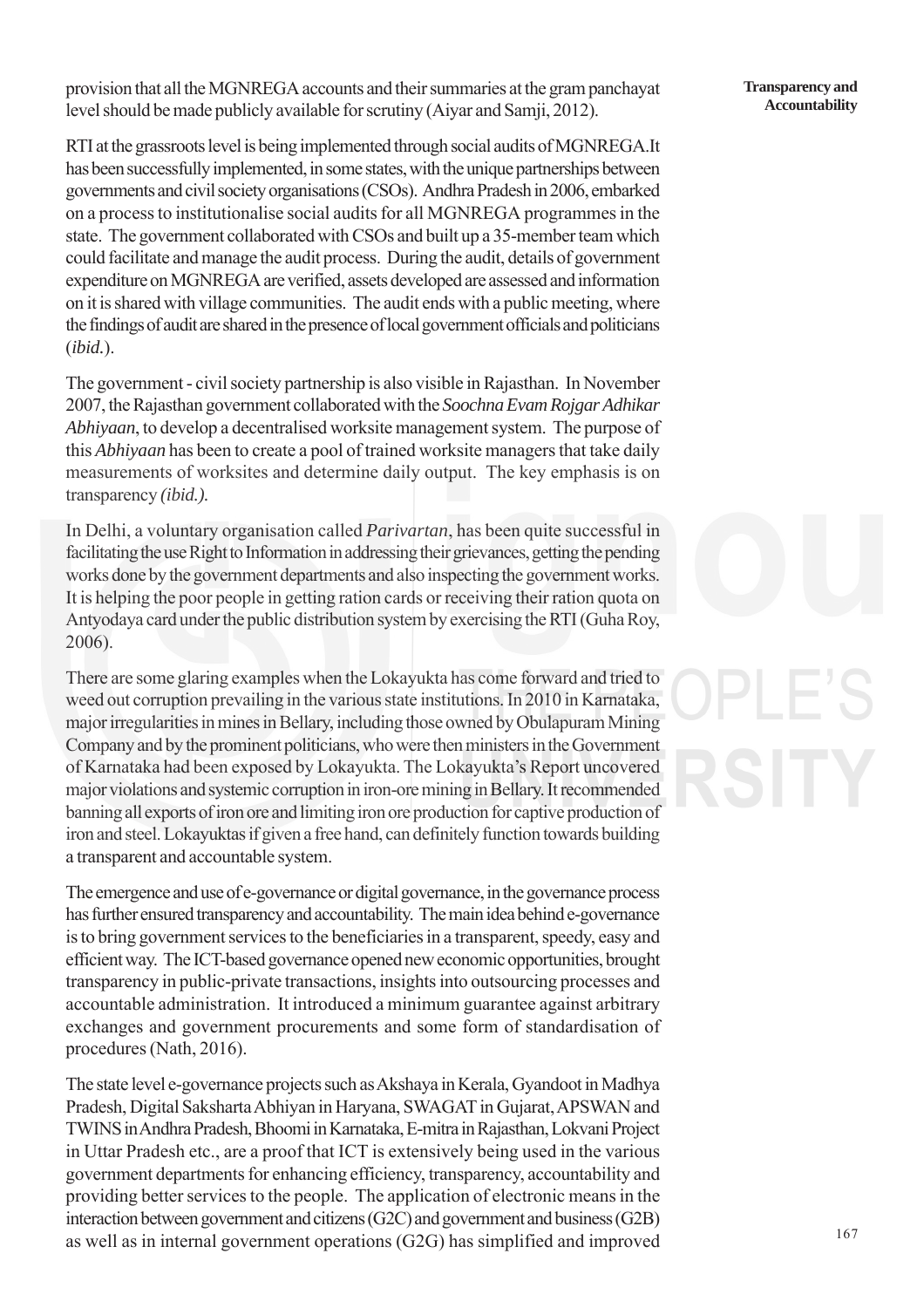democratic government and business aspects of governance (Saxena, 2005). By providing online access and information to the citizens with regard to land records, caste and income certificates and various other government services, things have become very simple and easy for the citizens. Just by a click of the mouse, they get things readily available at their doorsteps. E-governance and digitalisation is changing the way governments are addressing the problems of the citizens and delivering them. Digitalisation will go a long way in making the system accountable and transparency. We have discussed in detail about the impact of ICT on governance in Unit 8 of this Course.

There are challenges in the operationalisation process. There is need for strong political will, bureaucratic commitment, and awareness on part of citizens that can bring the desired change.

#### **Check Your Progress 2**

**Note:** i) Use the space given below for your answers.

- ii) Check your answers with those given at the end of the Unit.
- 1) List the various mechanisms for ensuring transparency and accountability.



## **12.7 CONCLUSION**

Thus, we can say that accountability and transparency are vital to the functioning of democracy especially in India. They help in keeping a check on the use and misuse of power of the government and keeps the public informed. There are complex issues which involve involvement of multiple actors to contest it. Active participation from all segments of the society is required to further strengthen it and question the arbitrary actions and decisions of the government. The role of the civil society too becomes important. We have seen how Anna Hazare and his team compelled the government to come up with the Lokpal Bill which was long overdue. The media too has to play an effective role in furthering the flow, authenticity and quality of information. It has to become a responsible and an active participant in increasing awareness among people, lending a voice to the voiceless and generating debate on the use and misuse of RTI and exposing corrupt practices of the government without any fear or favour (Mishra, 2009). The experience gained so far, is a clear indication that we are moving towards a more transparent and accountable system. It is hoped that in near future with more and more use of digitalisation in the administration and administering of basic facilities to the citizens, effective accountability and transparency is achieved.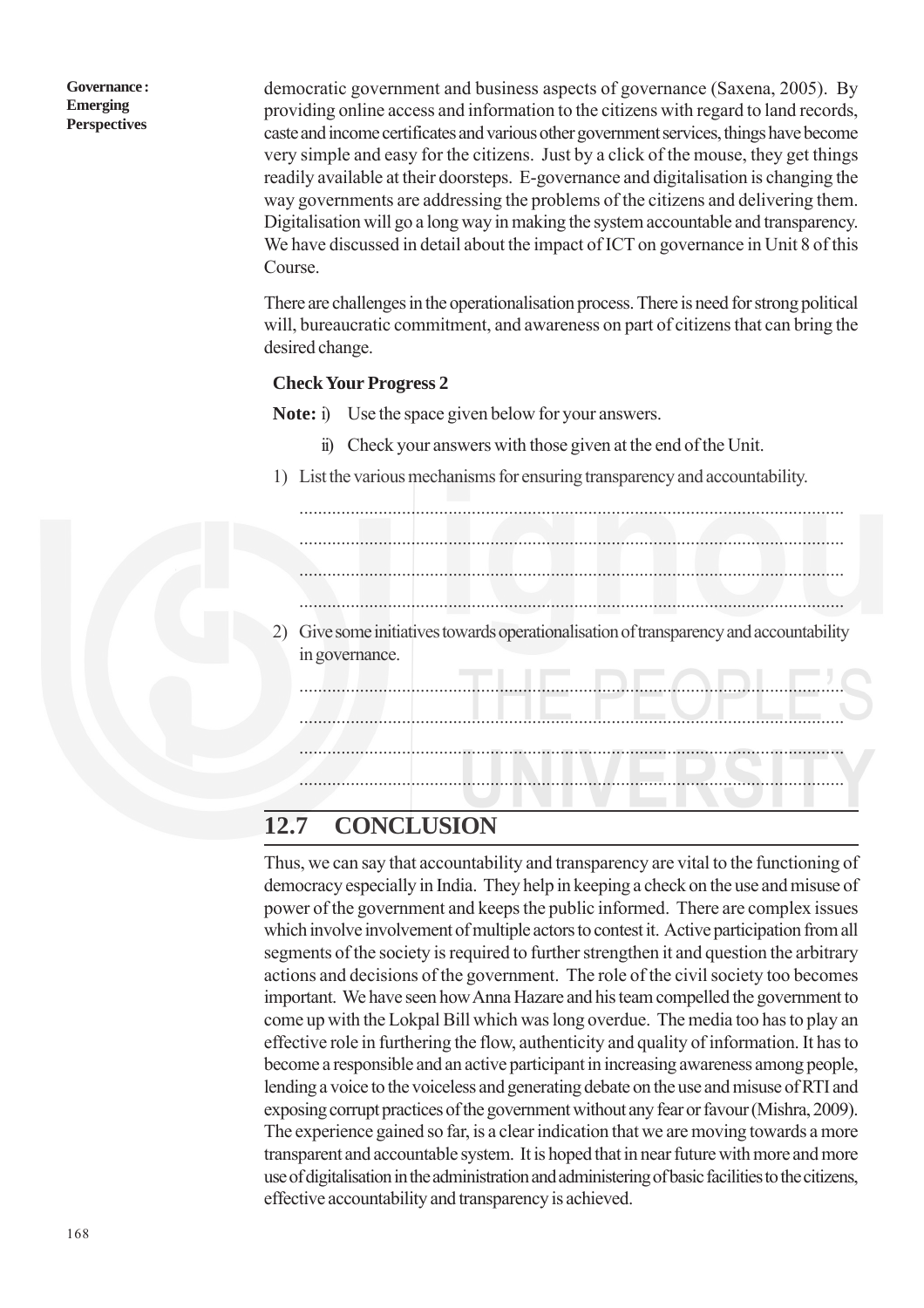# **12.8 GLOSSARY**

**Transparency and Accountability**

**E-governance :** It is electronic governance. When governance is done by using ICT, it is called e-governance. In other words, it is governing through an electronic mode. It is the performance of government functions through the applications of ICT, the most important and well known part of which is internet. Thus, it is a process of reforms in how government works, shares information and delivers services to internal and external clients.

**Ombudsman :** It is the earliest democratic institution for the redressal of public grievances. It is a device for controlling the ever growing powers of bureaucracy. It is effective in taking necessary corrective measures against cases of maladministration or wilful neglect on the part of the administration. An Ombudsman is generally considered as a person who is commissioned to protect citizens against any possible maladministration.

**SWAGAT :** It refers to State-wide Attention on Public Grievance by Application of Technology in Gujarat. It is an ICT based application to improve the public redressal system relating to government services.

## **12.9 REFERENCES**

Aiyar, Y. & Samji, S. (2012).*Guaranteeing Good Governance: Understanding the Effectiveness and Accountability Mechanisms*. The NREGA Act Design, Process and Impact, NREGA Knowledge Network. Retrieved from www.indiagovernance. gov.in/files/strengtheningpublicaccountability.

Bhattacharya, M. (2001).*New Horizons of Public Administration*. New Delhi, India: Jawahar Publishers and Distributors.

Chadah, S. (2006).Right to Information Regime in India: A Critical Appraisal. *The Indian Journal of Public Administration.*52(1).

Gandhi, S. (2009). Right to Information – A Tool to Improve the Governance of India.Retrieved fromhttp://www.bcasonline.org.

Government of India.(2006). *First Report on Right to Information: Master Key to Good Governance.* New Delhi, India: Second Administrative Reforms Commission.

Jain, R. B. (1976). *Contemporary Issues in Indian Administration.* New Delhi, India: Vishal Publications.

Jain, R.B. (2002). *Public Administration in India: 21st Century Challenges for Good Governance*. New Delhi, India: Deep and Deep Publications.

Mishra, S. (2009). Right to Information and Decentralised Governance.*The Indian Journal of Public Administration*.55(3).

Mulgan, R. (2000). Accountability: An Ever-Expanding Concept in Public Administration. *Public* Administration.78(3): 555-573.

Narayan, S. (2013, November 15). A Question of Accountability. *The Hindu*.

Nath, S. (2016). Significance of e-Governance. In Alka Dhameja & Sweta Mishra (Eds.), *Public Administration, Approaches and Application.*New Delhi, India: Pearson.

Rai, V. (2011).Transparency in Governance.In R.K. Mishra (Eds.), *Transparency in Governance.* Bhubaneshwar, India: The Indian Institute of Public Administration, Odisha Regional Branch.